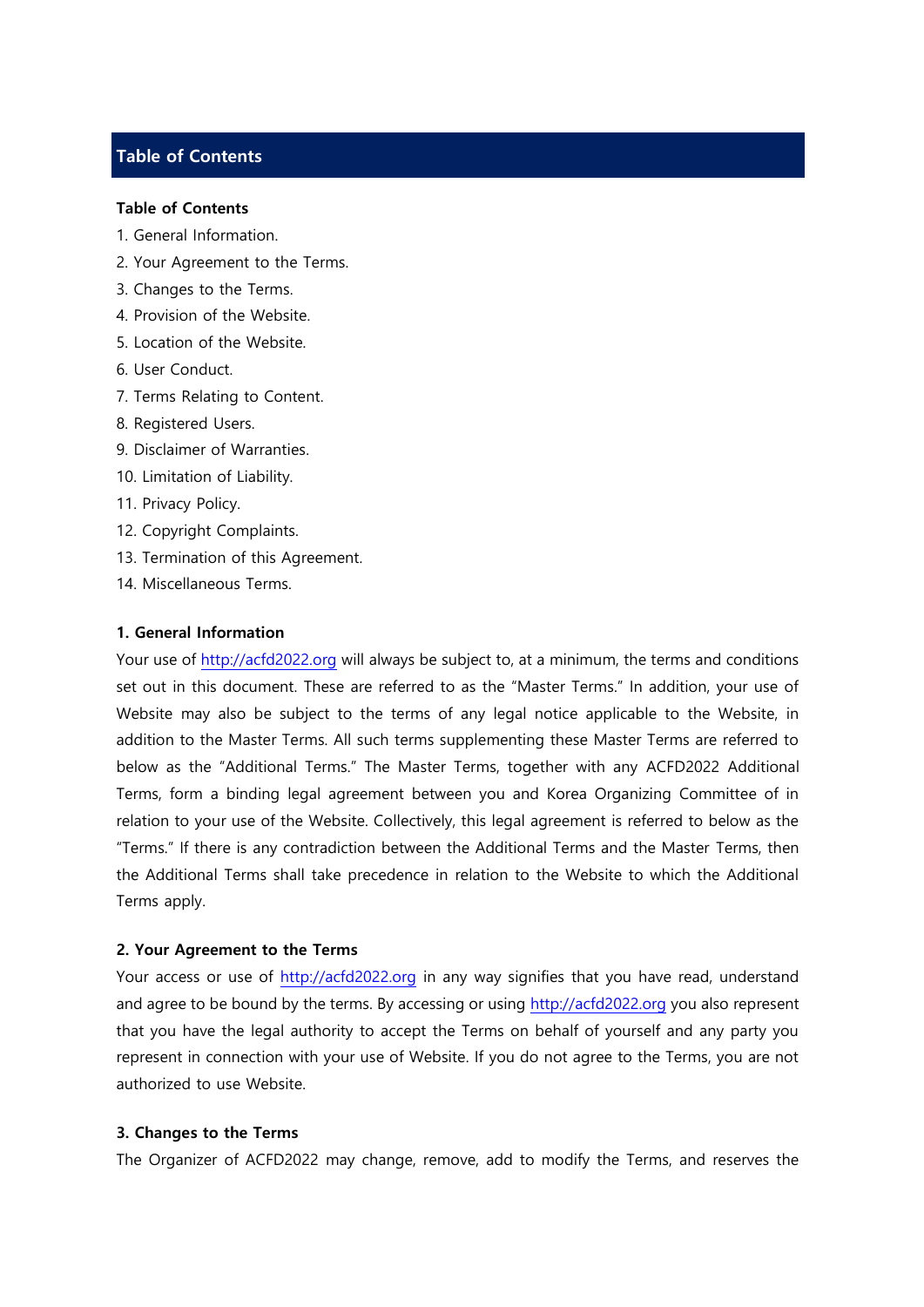right to do so in its discretion. In that case, we will post the updated Master Terms or Additional Terms, as relevant, to the Website and indicate the date of revision. We may send a message to your email address, or we may display a notice on the Website indicating that the Terms have changed. All amended Terms take effect immediately. If you do not agree with any modification to the Terms, you may terminate this agreement by ceasing use of the Website. Your continued use of Website after revised Terms are effective indicates that you have read, understood and agreed to those Terms.

### **4. Provision of the Website**

The Organizer of ACFD2022 made the Website available to you on the Terms. You may only use the Website in accordance with these Master Terms and any applicable Additional Terms. In particular but without limitation, you may not use the Website for any purpose that is unlawful or prohibited by these Master Terms, any applicable Additional Terms, or any other conditions or notices that are made available on any Website.

### **5. Location of the Website**

The Website Services are controlled and offered by The Organizer of ACFD2022 from its facilities in the Korea. The Organizer of ACFD2022 made no representations that the Website is appropriate or available for use in other locations. If you are accessing or using any Website from other jurisdictions, you do so at your own risk and you are responsible for compliance with local law.

### **6. User Conduct**

Users agree not to use the Website Services to:

• Post, use or transmit Content that you do not have the right to post or use, for example, under intellectual property, confidentiality, privacy or other applicable laws;

• Post, use or transmit unsolicited or unauthorized Content, including advertising or promotional materials, "junk mail," "spam," "chain letters," "pyramid schemes," or any other form of unsolicited or unwelcome solicitation or advertising;

• Post, use or transmit Content that contains software viruses or any other computer code, files or programs designed to interrupt, destroy or limit the functionality of any computer software or hardware or telecommunications equipment or otherwise interfere with or disrupt the Website Services or servers or networks connected to the Website, or that disobeys any requirements, procedures, policies or regulations of networks connected to the Website;

• Post or transmit Content that is harmful, offensive, obscene, abusive, invasive of privacy, defamatory, hateful or otherwise discriminatory, false and misleading, incites an illegal act, or is otherwise in breach of your obligations to any person or contrary to any applicable laws and regulations;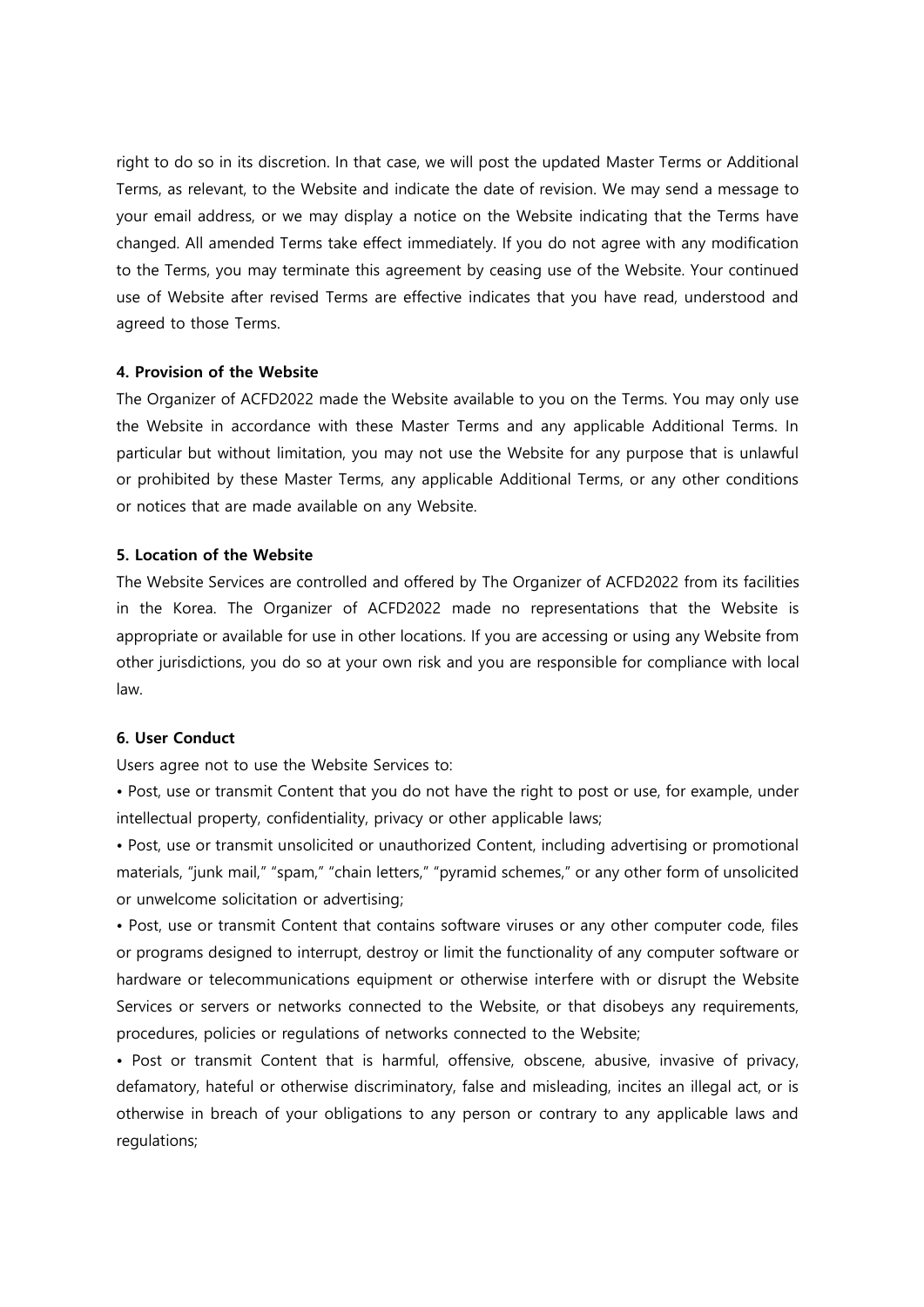• Intimidate or harass another;

• Use or attempt to use another's account, service, or personal information;

• Remove, circumvent, disable, damage or otherwise interfere with any security-related features that enforce limitations on the use of the Website;

• Attempt to gain unauthorized access to the Website, other accounts, computer systems or networks connected to the Website, through hacking password mining or any other means or interfere or attempt to interfere with the proper working of the Website Services or any activities conducted through the Website Services;

• Use any means to bypass or ignore robot.txt, or other measures we use to restrict access or use of the Website Services;

• Impersonate another person or entity, or falsely state or otherwise misrepresent your affiliation with a person or entity; or

• Post or transmit any personally identifiable information about persons under 14 years of age, including without limitation in connection with the Website or the Services offered thereon.

### **7. Terms Relating to Content**

**Responsibility for Content.** You understand that all material, data and information, (collectively, "Content") which you may have access to through your use of the Website are the sole responsibility of the person from which such Content originated. This includes assertions that persons may make, expressly or impliedly, about the provenance and ownership of Content that they supply, upload, list and/or link to. You acknowledge that The Organizer of ACFD2022 does not make any representations or warranties about the accuracy, integrity or quality of the Content made available at the instigation of users of the Website. You understand that by using the Website, you may be exposed to Content that is offensive, indecent or objectionable. Under no circumstances is The Organizer of ACFD2022 liable in any way for any Content, including, but not limited to: any infringing Content, any errors or omissions in Content, or for any loss or damage of any kind incurred as a result of the use of any Content posted, transmitted to, linked to or otherwise accessible or made available via the Website Services.

**Content You Provide.** You may only submit Content to the Website. This means that you can only submit Content that you yourself create, that is in the public domain or that you have been expressly granted the right to submit consistent with the Terms. For the avoidance of doubt, Content that infringes the rights of any third party must not be submitted. You represent, warrant and agree that no Content of any kind submitted, posted or otherwise shared by you on or through any of the Website Services, violates or infringes upon the rights of any third party, including copyright, trademark, privacy, publicity or other personal or proprietary rights, or contains libelous, defamatory or otherwise unlawful material. Further, you represent, warrant and agree not to submit any personally identifiable information. The Organizer of ACFD2022 may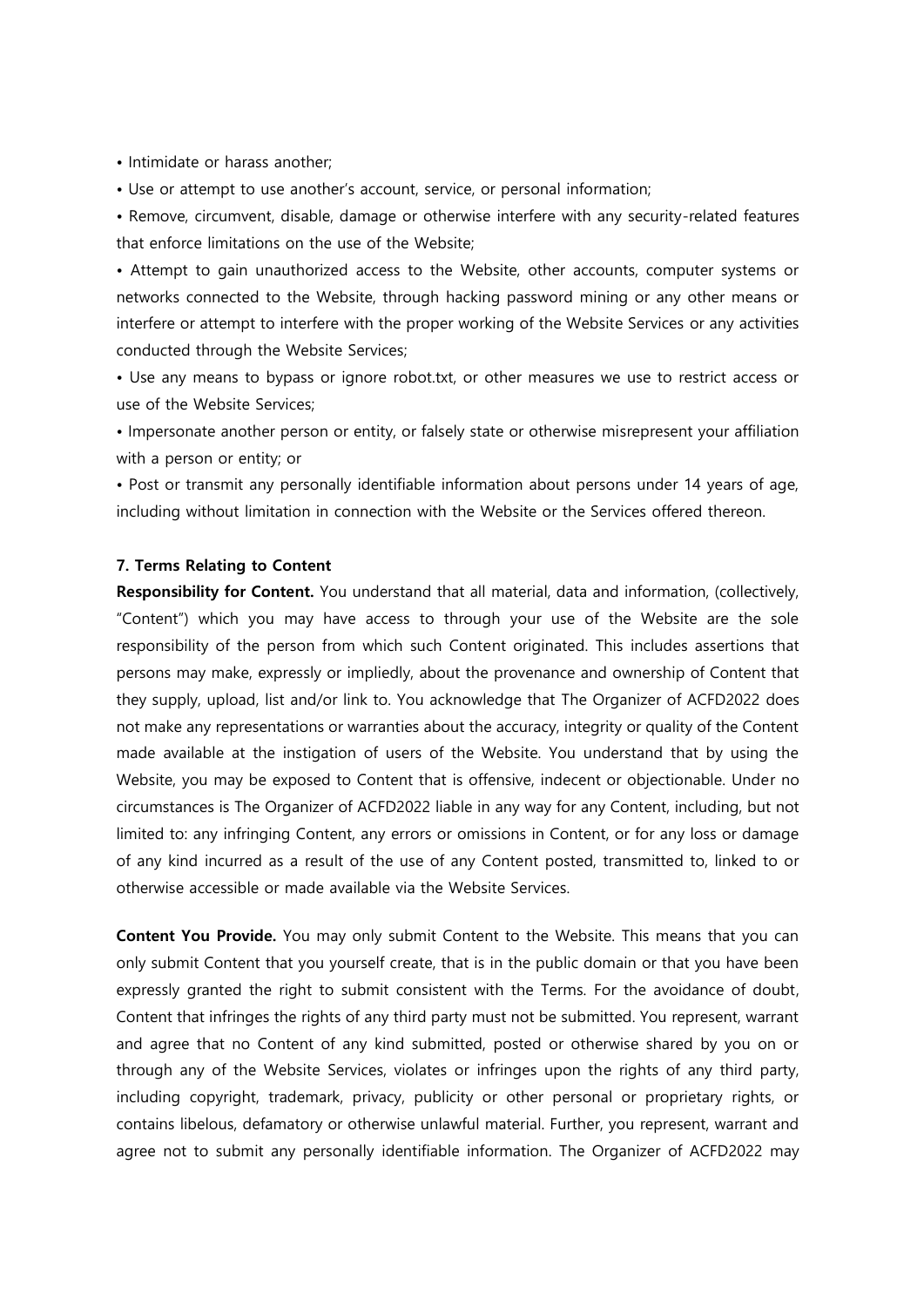review your submissions and may delete or remove without notice any Content in its sole discretion that The Organizer of ACFD2022 determines violates the Terms or that may be offensive, illegal, or that might violate the rights, harm or threaten the safety of others. The Organizer of ACFD2022 does not endorse or support any Content posted by you. You alone are responsible for creating backup copies and replacing any Content you post on the Website, and you authorize The Organizer of ACFD2022 to make copies of your Content as we deem necessary in order to facilitate the posting of your Content on the Website.

**Use of content on the Website.** You represent and warrant to The Organizer of ACFD2022 that you will use any and all Content on our Website in accordance with the applicable license. By using the Website, you agree that you are solely responsible for your use of any and all Content made available thereon. You agree that you must evaluate, and bear all risks associated with, the use of any Content, including any reliance on the provenance, ownership, accuracy, completeness, or reliability of such Content. In this regard, you acknowledge that you may not rely on any Content made available on the Website without your own independent evaluation of that Content. The Organizer of ACFD2022 does not guarantee that Content made available on the Website does not infringe the rights of any third party.

### **8. Registered Users**

By registering for an account on the Website, you represent and warrant that you (1) are the age of majority in your jurisdiction or, (2) are over the age of 14 and have the express permission of a legal guardian to become a Registered User and use Services made available to Registered Users, and you further agree to abide by all of the terms and conditions of these Master Terms and any applicable Additional Terms. The Organizer of ACFD2022 reserves the right to modify or discontinue the accounts of Registered Users and related Services at any time. The Organizer of ACFD2022 disclaims any and all liability to Registered Users.

**Security.** You agree to (a) provide accurate, current and complete information about you, if and as may be prompted by the registration process on the any of the Website, (b) maintain the security of your password and identification, (c) maintain and promptly update your registration information and any other information you provide, and to keep it accurate and complete to, among other things, allow us to contact you, and (d) be fully responsible for all use of your account and for any actions that take place using your account. You may not set up an account or membership on behalf of another individual or entity.

**Termination and Inactivation of User Accounts.** Your participation as a Registered User terminates automatically upon your breach of any of these Master Terms or applicable Additional Terms. In addition, The Organizer of ACFD2022 may, at any time: (a) modify, suspend or terminate the operation of or access to your user account for any reason; (b) modify or change Website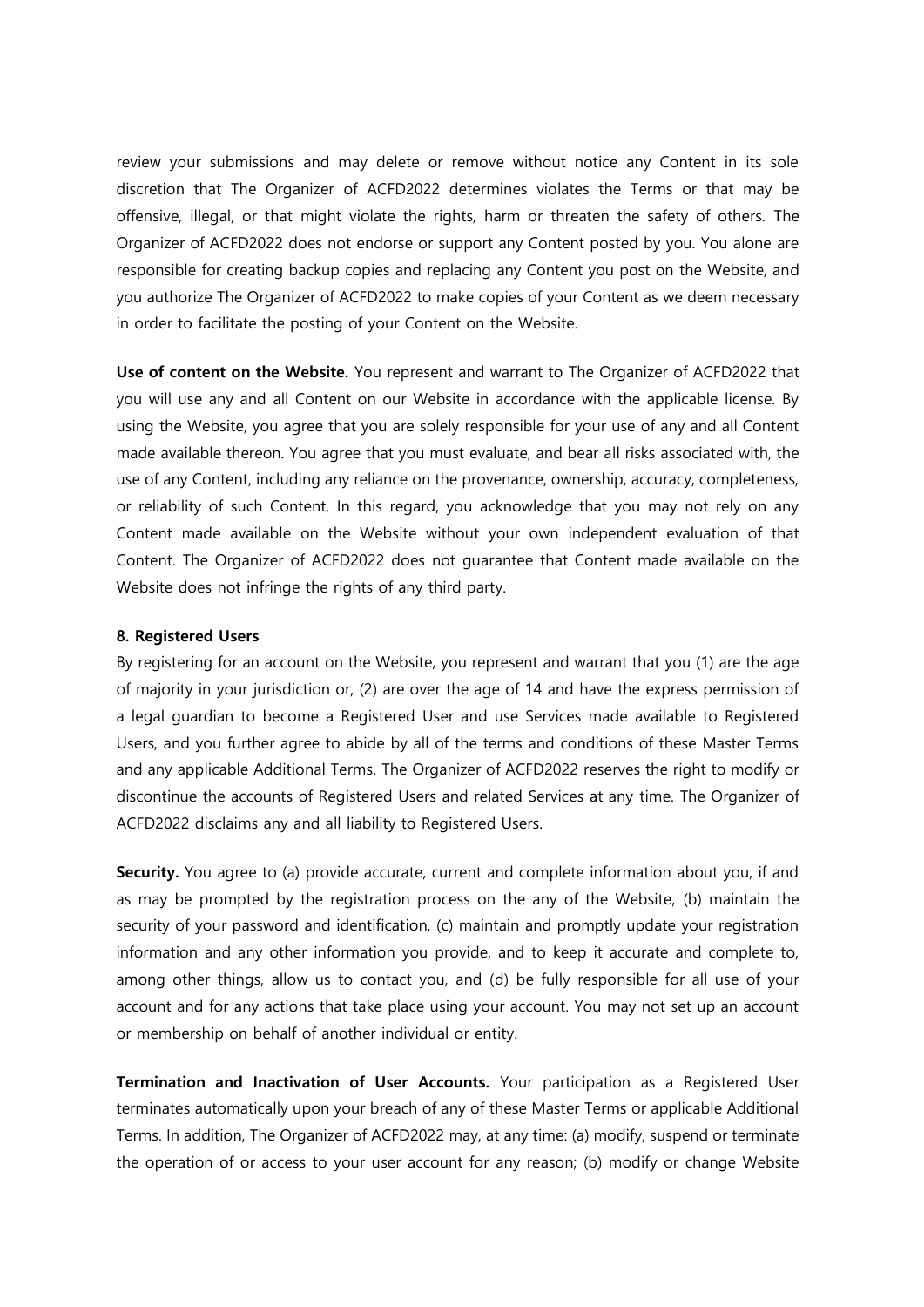and Services and any applicable Terms and policies governing your user account and related Website Services for any reason; and (c) interrupt user accounts and related Website Services for any reason, all as The Organizer of ACFD2022 deems appropriate in its discretion. Your access to your account, and use of the Website may be terminated by you or by The Organizer of ACFD2022 at any time and for any reason whatsoever, without notice. In addition, The Organizer of ACFD2022 reserves the right to delete and purge any account and all Content associated therewith following any prolonged period of inactivity, all as may be determined by The Organizer of ACFD2022 in its complete discretion.

## **9. Disclaimer of Warranties**

To the fullest extent permitted by the applicable law, The Organizer of ACFD2022 offers the Website and Services as-is and makes no representations or warranties of any kind concerning the Website services. The Organizer of ACFD2022 does not warrant that the functions or content contained on the Website will be uninterrupted or error-free, that defects will be corrected, or that The Organizer of ACFD2022's servers are free of viruses or other harmful components. The Organizer of ACFD2022 does not warrant or make any representation regarding use or the result of use of the content in terms of accuracy, reliability, or otherwise.

## **10. Limitation of Liability**

The Organizer of ACFD2022 shall not be responsible or liable whatsoever in any manner for any content posted on the Website for your use of the Website Services.

# **11. Privacy Policy**

The Organizer of ACFD2022 is committed to handling responsibly the information and data we collect through our Website and agrees to use your personal information in accordance with the Privacy Policy and the Terms. The Privacy Policy is hereby incorporated by reference into these Master Terms.

# **12. Copyright Complaints**

The Organizer of ACFD2022 respects the intellectual property rights of others, and we prohibit users of our Website from submitting, uploading, posting or otherwise transmitting any materials that violate another person's intellectual property rights.

# **13. Termination of this Agreement**

These Master Terms and any Additional Terms will continue to apply until terminated by either you or The Organizer of ACFD2022 as set out below. Your right to access and use the Website terminates automatically upon your breach of any of these Master Terms or Additional Terms that may apply to any of the Website Services. The Organizer of ACFD2022 may, at any time: (a) modify, suspend or terminate the operation of or access to any of the Website Services, or any